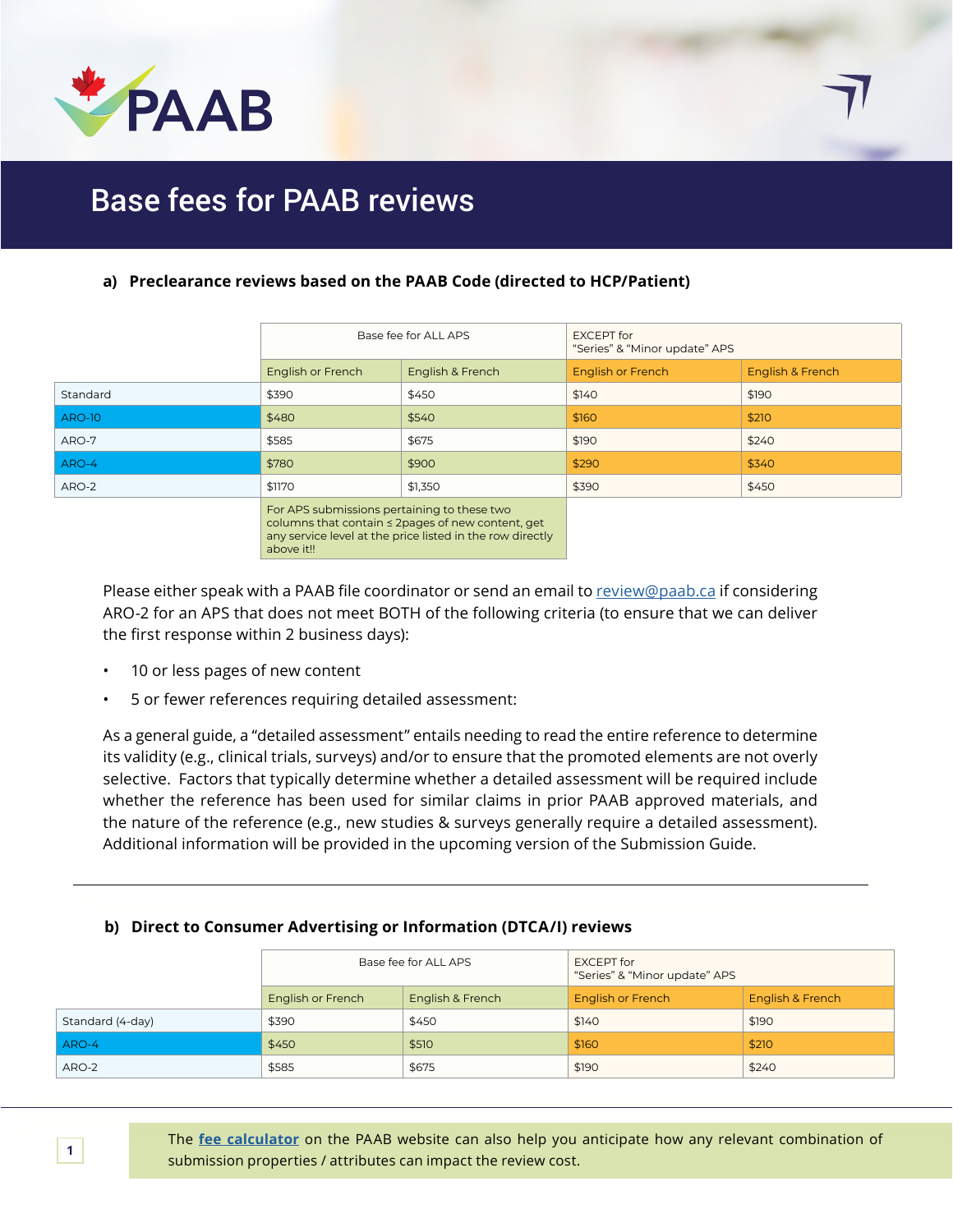

## Base fees for PAAB reviews

#### **c) Assessment of Risk Management Tools (HCP/Patient)**

|                  | Base fee for ALL APS |                  | <b>EXCEPT</b> for<br>"Series" & "Minor update" APS |                  |
|------------------|----------------------|------------------|----------------------------------------------------|------------------|
|                  | English or French    | English & French | <b>English or French</b>                           | English & French |
| Standard (4-day) | \$390                | \$450            | \$140                                              | \$190            |
| ARO-4            | \$450                | \$510            | \$160                                              | \$210            |
| ARO-2            | \$585                | \$675            | \$190                                              | \$240            |

*See the guidance document on [Risk Management Tools.](https://code.paab.ca/resources/Guidance_on_Risk_Managment_Tools_(September_2016typo_fixed)_(1).pdf)*

#### **d) Request for Written Opinion**

| Standard (4 Days) | \$390 |
|-------------------|-------|
| $ARO - 4$         | \$450 |
| $ARO - 2$         | \$585 |

*e.g., assessment of creative, assessment of a single clinical trial and corresponding claims, assessment of a novel approach/media/platform, determination of whether a piece is advertising or information, and so on*

See the following relevant advisories:

- **[Opinion Policy](https://www.paab.ca/resources/paab-opinion-policy/)** 
	- **[Exemption Opinions](https://www.paab.ca/resources/paab-policy-and-procedure-for-exemption-requests-20110830/)**

Starting in 2023, all PAAB fees will be adjusted annually by the prior year's change in cost of living. These adjustments will impact all files submitted as of the first working day of each year. All fees are exclusive of HST.

Fees are invoiced after the first review letter has been sent. Fees are for the cost of the review and not for the acceptance of the APS

See the PAAB advisory "Increased specificity in series fee criteria" for APS that are eligible for the series fee.

The **[fee calculator](https://www.paab.ca/fee-calculator.htm)** on the PAAB website can also help you anticipate how any relevant combination of submission properties / attributes can impact the review cost.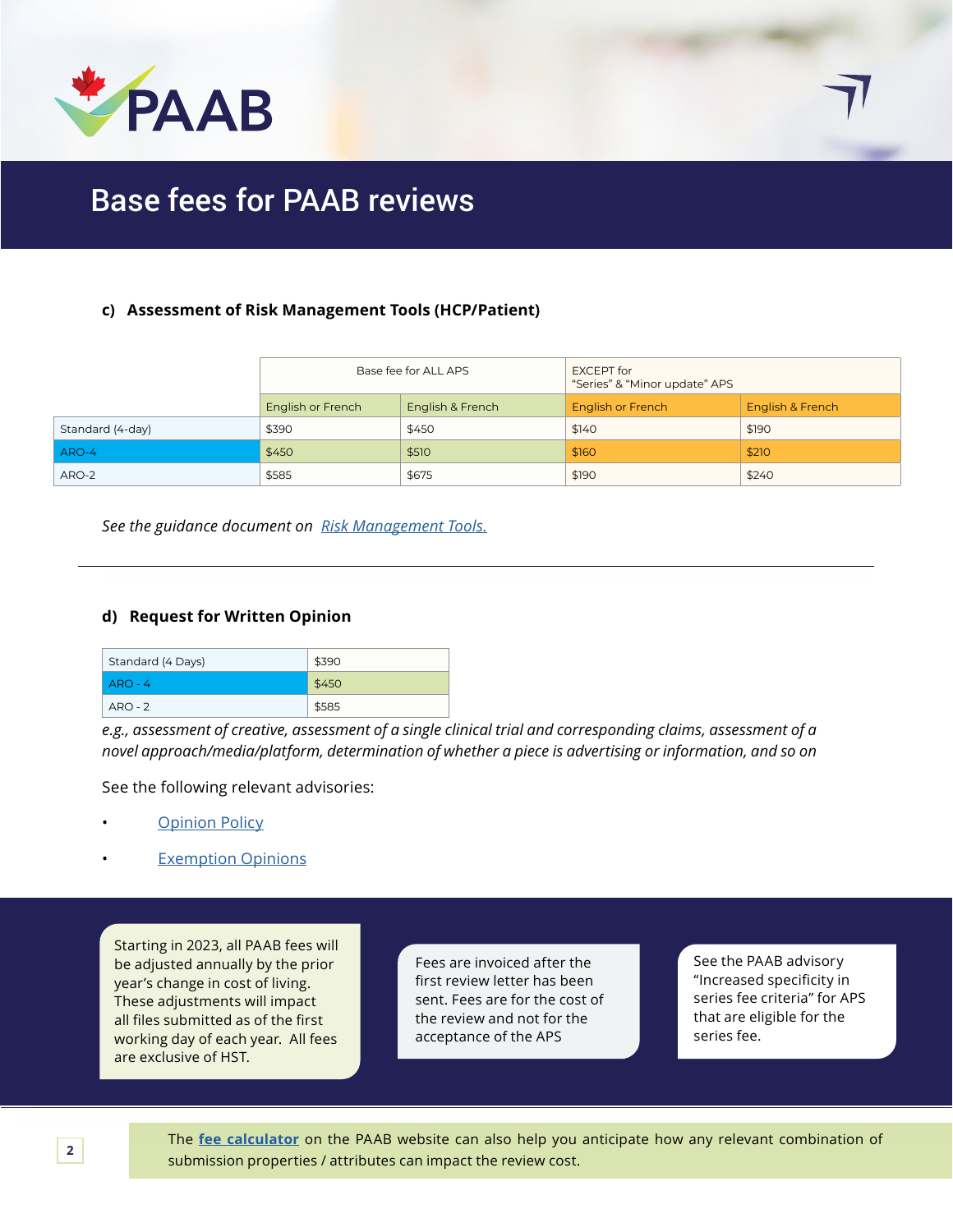

## Supplementary fees for PAAB reviews

|                                                            | Standard                                                                                   | <b>ARO-10</b>                                                                                                                                                                                  | ARO-7 | ARO-4                                 | ARO-2 |
|------------------------------------------------------------|--------------------------------------------------------------------------------------------|------------------------------------------------------------------------------------------------------------------------------------------------------------------------------------------------|-------|---------------------------------------|-------|
| SUPPLEMENTAL LENGTH/REFERENCE FEE                          |                                                                                            |                                                                                                                                                                                                |       |                                       |       |
| APS is more than 10<br>pages or more than 15<br>references |                                                                                            | \$210<br>+ \$2 per "new content page"                                                                                                                                                          |       | \$210<br>+ \$4 per "new content page" |       |
|                                                            | Applicable to Annex 1a-d EXCEPT:<br>· Straight renewals<br>· Minor updates<br>· Series APS |                                                                                                                                                                                                |       |                                       |       |
| <b>RESUBMISSIONS TO APPROVAL</b>                           |                                                                                            |                                                                                                                                                                                                |       |                                       |       |
| Invoiced upon receipt of the third resubmission            |                                                                                            | \$150 per APS requiring three or more resubmissions                                                                                                                                            |       |                                       |       |
|                                                            |                                                                                            | The resubmission count will exclude one layout assessment and one translation assessment.                                                                                                      |       |                                       |       |
| MESSAGING (DECOUPLED ASSESSMENTS) ¥                        |                                                                                            |                                                                                                                                                                                                |       |                                       |       |
| $\leq$ X client messages<br>per resubmission per<br>APS    | N/A                                                                                        | No cost<br>Not charged during the pilot. The resources required for delivery of this aspect of the service<br>will be monitored during the pilot. i.e., X will be determined during the pilot. |       |                                       |       |
| > X client messages<br>per resubmission per<br><b>APS</b>  | N/A                                                                                        |                                                                                                                                                                                                |       |                                       |       |

*¥ Feature is only available on AROs*

*Starting in 2023, all PAAB fees will be adjusted annually by the prior year's change in cost of living. These adjustments will impact all files submitted as of the first working day of each year. All fees are exclusive of HST.* 

The **[fee calculator](https://www.paab.ca/fee-calculator.htm)** on the PAAB website can also help you anticipate how any relevant combination of submission properties / attributes can impact the review cost.